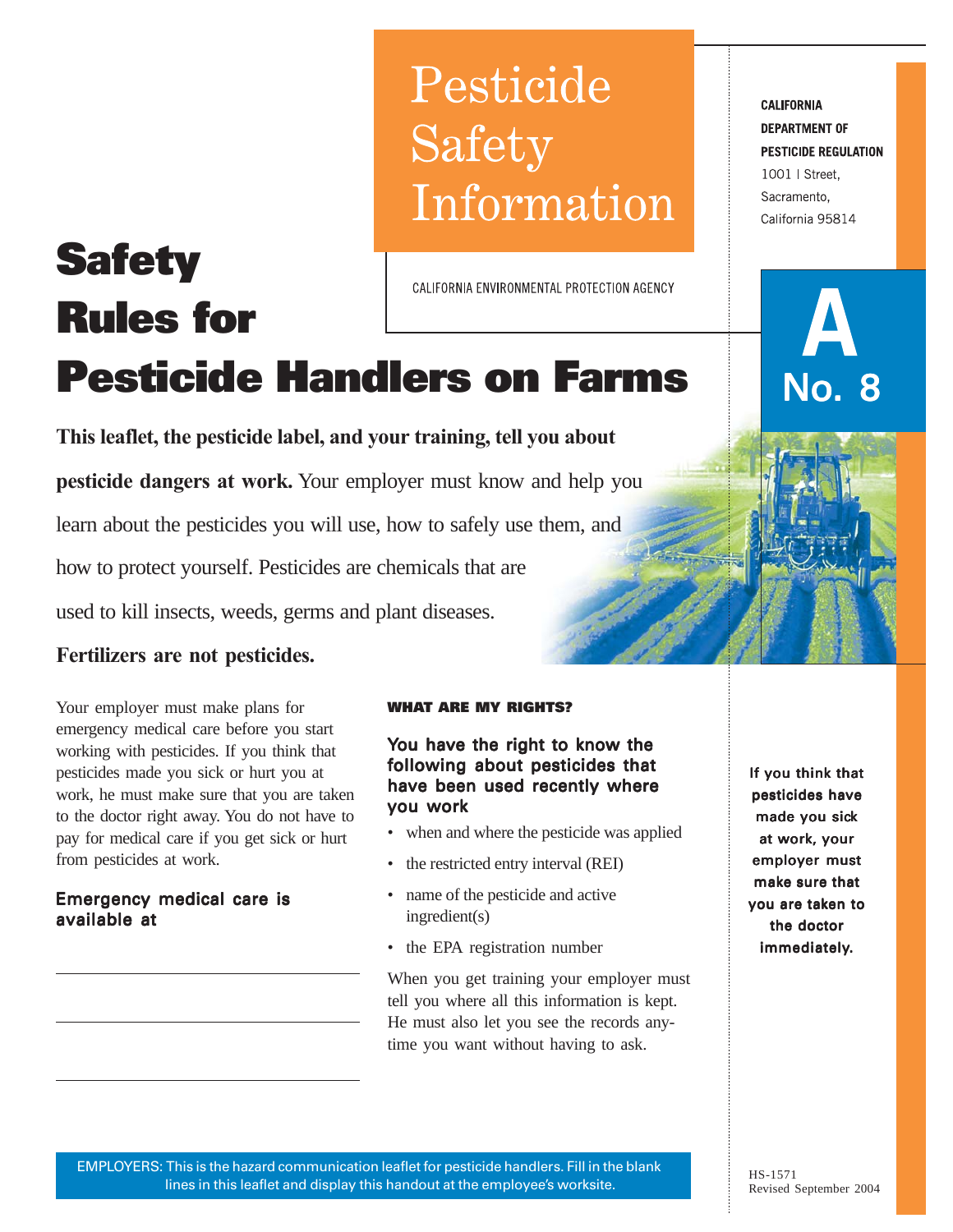#### You can find information about recent pesticide use at

If you get sick or hurt **BECAUSE OF YOUR JOB**, you have the right to file for worker's compensation. Workers' compensation will pay for your medical bills, and sometimes, lost pay.

You have the right to look at Material Safety Data Sheets (MSDS) and records for all pesticides used where you work. The MSDS tells you about the pesticide and its dangers.

## These records are kept at

Your employer must explain your rights to you. If you need more help in understanding your rights, call or go to your local county agricultural commissioner's office, local legal aid and worker's rights office, union or the Department of Pesticide Regulation (DPR).

#### The DPR offices are:

- Anaheim (714) 279-7690
- Fresno (559) 445-5401
- Sacramento (916) 324-4100

#### **WHO DO I TELL ABOUT DANGERS AT WORK?**

Pesticides are only one kind of danger at your work. If you have a complaint about a pesticide safety



problem, you should call the county agricultural commissioner. Other health and safety complaints (bathrooms, drinking water, etc.) should be filed with the California Department of Industrial Relations-Cal/OSHA office. You can find the telephone numbers in the government pages of the telephone book.

## What training should I get?

- You must be trained in a way that you understand before you begin working with pesticides, and anytime you work with new pesticides.
- You must also be given training each year to remind you how to work with pesticides safely.
- You must be told the ways a pesticide can hurt you and how to safely use each pesticide you work with. (Ask your foreman for the A-1 safety leaflet to learn more about training.)
- You must get extra training if you have to use a respirator (ask your foreman for the A-5 safety leaflet).

All the information about your training must also be written down. You will be given a paper to sign to show you have been trained. But sign it only after you have finished the training and you understand what you heard.

#### **WHAT CAN A PESTICIDE LABEL TELL ME?**

## Some of the most important things listed on the label are

- what chemicals are in the pesticide,
- first aid and health warnings,
- protective equipment you need,
- and directions for applying the pesticide.

All pesticides are poisonous. If a pesticide gets in or on you, it can hurt you or make you sick.

The pesticide label tells you how to safely mix and apply the pesticide. **The label must be at the place where you mix or**



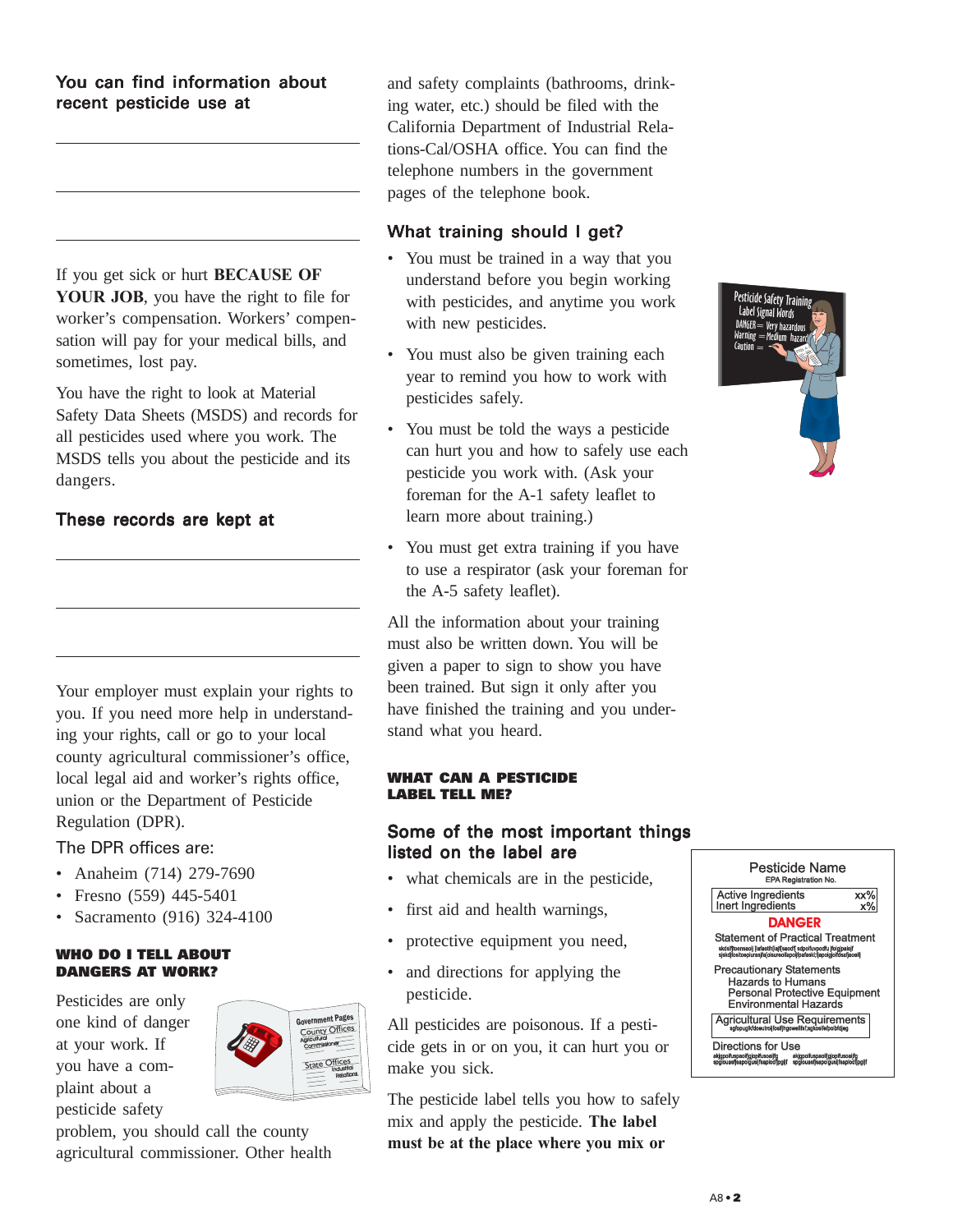**apply the pesticide.** You must read and follow **ALL** directions on the label. There may also be product bulletins or other extra label information that you must read and follow.

If you have to move pesticides from one place to another, or dispose of empty pesticide containers, there are special rules your foreman must tell you about. Ask for the A-2 safety leaflet for more information.

#### How can I tell which pesticides are more dangerous?

Most pesticide labels have a signal word in large print on the front of the label. This word tells you about the acute health effect of the pesticide. If a pesticide can hurt you or make you sick right away, that's called an acute effect. If it takes months or years of exposure to a pesticide before you get sick, that's called a chronic effect.

#### These are the words that tell about acute effects

- **DANGER**, which means the pesticide is extremely harmful.
- **WARNING,** which means moderately harmful.
- **CAUTION,** which means slightly harmful, but still can make you sick.

If the label does not have one of these words, it means that the pesticide is unlikely to harm you. However, always handle pesticides carefully.

#### **WHAT ELSE DOES THE LABEL TELL ME?**

- If the pesticide can severely hurt your eyes or skin, the label will say something like "Corrosive, causes eye and skin damage."
- If the pesticide can make you very sick, the label will have a skull-andcrossbones symbol and the word "**POISON**."



- Words like "fatal" or "may be fatal if swallowed, inhaled, or absorbed through the skin," mean the pesticide can make you very sick or even kill you.
- Some pesticide labels tell you about other health problems that might not show up until long after use, such as cancer (may take years) or dangers to unborn babies.

#### **ARE THERE ANY EXTRA RULES FOR VERY DANGEROUS PESTICIDES?**

Yes, there are two groups of pesticides that California has extra rules for because they could be especially dangerous to you.

## 1. The first group is the organophosphate or carbamate pesticides

If you mix, load or apply these kinds of pesticides you might need extra medical care. Ask your foreman for A-11 safety leaflet for more information on these pesticides.

#### THESE ARE SOME OF THE PESTICIDES THAT THESE SPECIAL RULES APPLY TO

| Organophosphates                                                                                                                                                                                              | <b>Carbamates</b>                                                                                  |
|---------------------------------------------------------------------------------------------------------------------------------------------------------------------------------------------------------------|----------------------------------------------------------------------------------------------------|
| Acephate, Address<br>Azinphos-methyl,<br>Guthion<br>Chlorpyrifos, Dursban,<br>Lorsban, Dorsan, Cyren<br>DEF, Folex<br>Diazinon<br>Dimethoate, Defend<br>Malathion<br>Monitor<br>Supracide<br>Penncap<br>Naled | Aldicarb, Temik<br>Carbaryl, Sevin,<br>Adios<br><b>Furadan</b><br>I annate<br>Vydate<br>Thiodicarb |
| Imidan                                                                                                                                                                                                        |                                                                                                    |

The label must be at the place where you mix or apply the pesticide. pesticide. You must read and follow ALL directions on the label.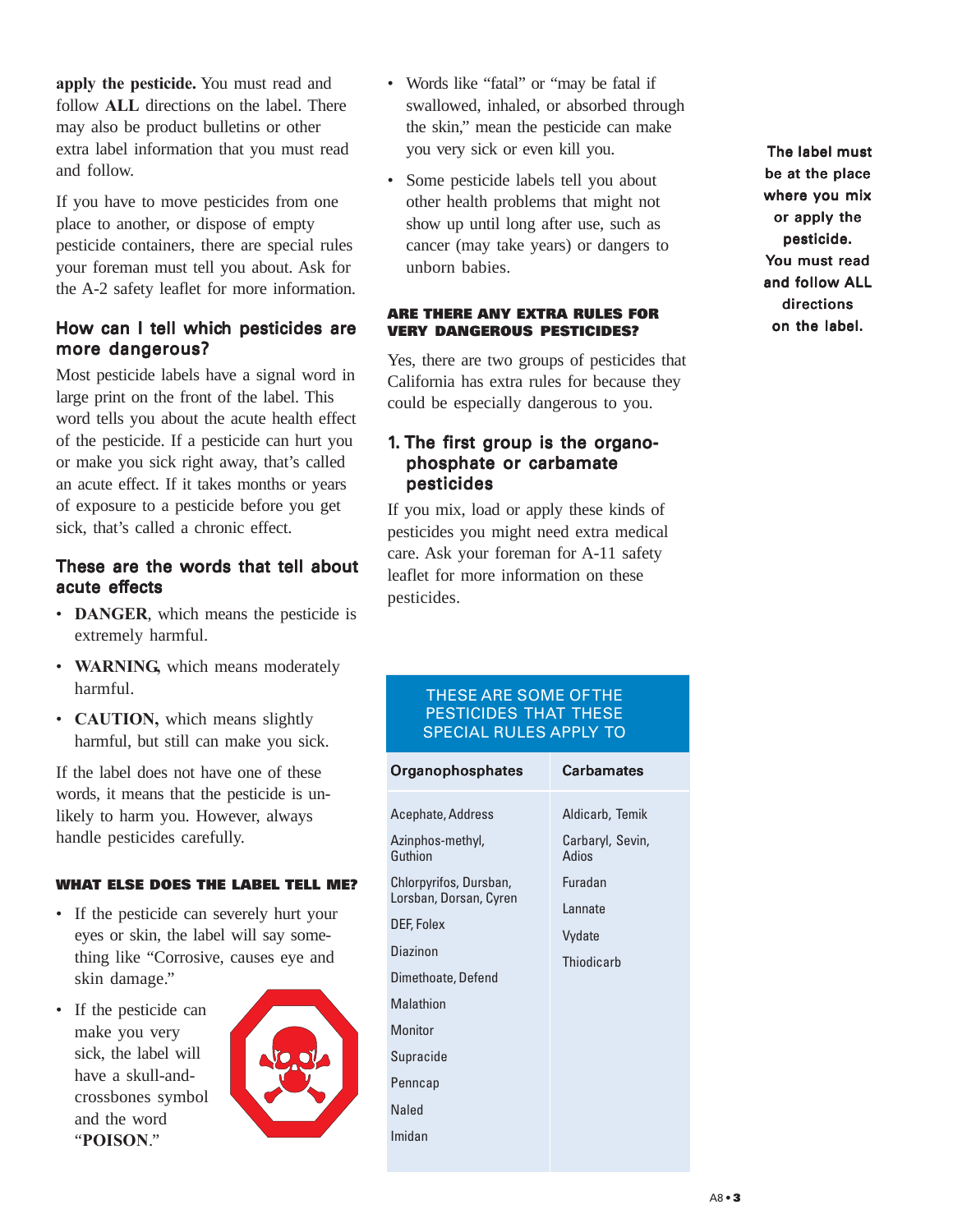## If organophosphates or carbamates are used on crops, they

Q ARE Q ARE NOT handled by any person more than six days

in any 30-day period.

#### The doctor providing medical care and blood tests is

ADDRESS

## Medical records for organophosphate and carbamate handlers are kept at

## 2. The second group is called minimal exposure pesticides (MEP). These are the agricultural pesticides on the MEP list.

- Omite, Comite
- Buctril
- Metasystox-R

See the A-10 safety leaflet for more information about safety rules if you have to work with these.

#### TELEPHONE NUMBER

## SUMMARY OF RECORDS YOUR EMPLOYER MUST KEEP

| <b>Information</b>                                 | Location               |
|----------------------------------------------------|------------------------|
| <b>Training papers</b>                             | Employer's office site |
| Written training program                           | Employer's office site |
| Respirator program procedures                      | Employer's office site |
| Medical evaluation (respirator use)                | Employer's office site |
| Accident response plan (fumigants)                 | Work site              |
| Pesticide label                                    | Work site              |
| Pesticide Safety Information Series                | Employer's office site |
| <b>Material Safety Data Sheet</b>                  | Employer's office site |
| Treatment notification method                      | Employer's office site |
| Field posting                                      | Work site              |
| Storage area posting <sup>1</sup>                  | Storage area           |
| Employee exposure records <sup>2</sup>             | Employer's office site |
| Identity of medical supervisor notice <sup>2</sup> | Employer's office site |
| Employer/medical supervisor agreement <sup>2</sup> | Employer's office site |
| Medical supervisor recommendations <sup>2</sup>    | Employer's office site |
| Cholinesterase blood test results <sup>2</sup>     | Employer's office site |
| Employee work practice review <sup>2</sup>         | Employer's office site |
| Emergency medical care notice                      | Work site              |
| Pesticide use records                              | Employer's office site |

Other safety leaflets mentioned in this document should be part of your training. They are free and are available from your employer and your local **Agricultural** Commissioner's office.

1 Required only for pesticides with the Signal word "DANGER" or "WARNING"

2 Required only for organophosphate and carbamate pesticides with the signal word "DANGER" or "WARNING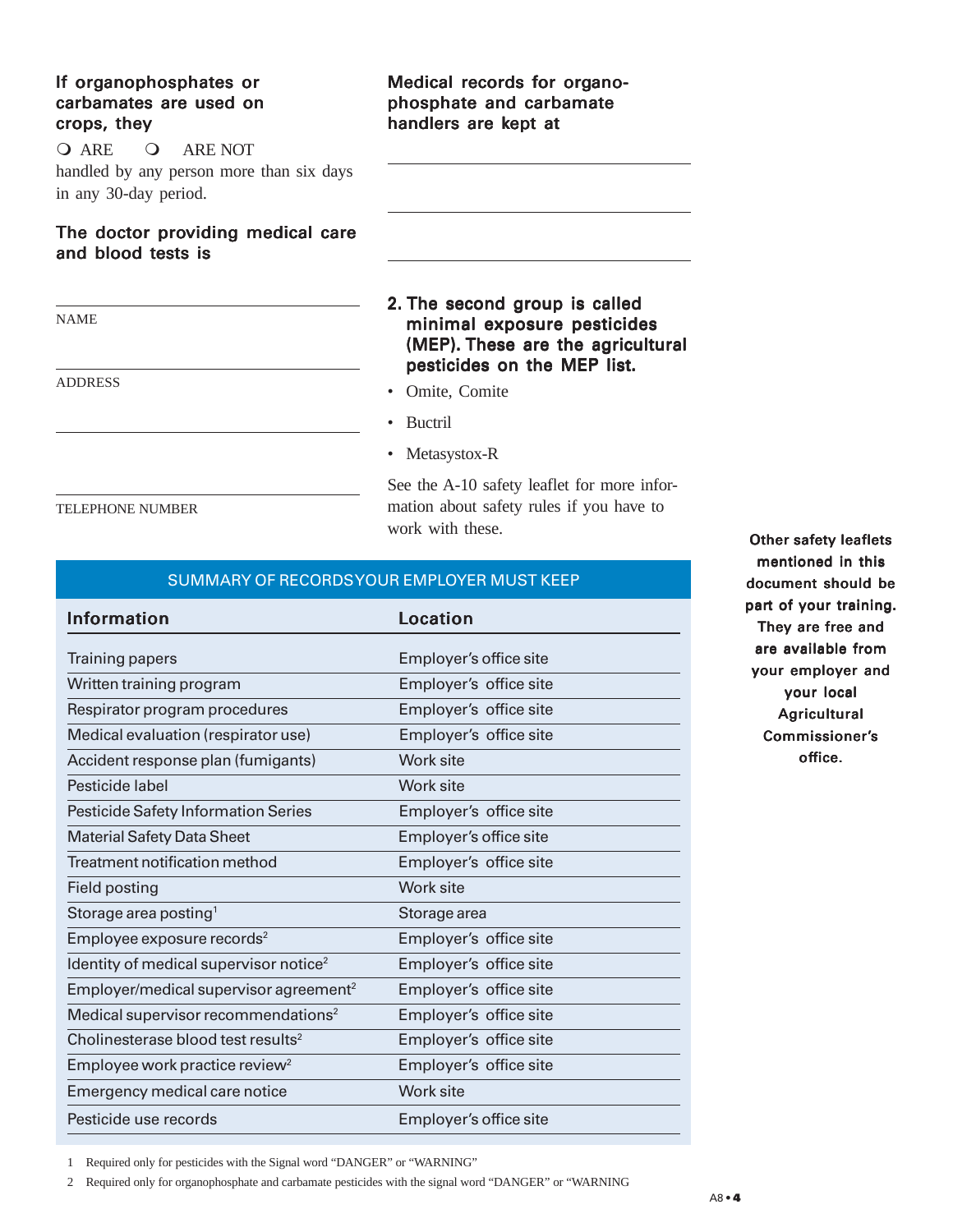#### PROPOSITION 65

In 1986, a law called the Safe Drinking Water and Toxic Enforcement Act of 1986 (Proposition 65) was passed. Proposition 65 requires California to make a list of chemicals that cause cancer, birth defects, or other reproductive harm. The Proposition 65 list contains many different chemicals, including dyes, solvents, pesticides, drugs, and food additives. If a pesticide is on the Proposition 65 list, your employer must warn you if you could be exposed to enough pesticide to result in a significant health risk. Your employer may also choose to warn you if a pesticide on the Proposition 65 list has been sprayed, even if health problems are not likely. Your employer is required to keep information on each pesticide application and allow you to look at it. If you are not sure of the record location, ask your foreman. *The following table lists pesticides that are on the Proposition 65 list and that might be used in California.*

CURRENTLY REGISTERED PESTICIDES ON THE PROPOSITION 65 LIST

#### PESTICIDES KNOWN TO THE STATE TO CAUSE CANCER

Arsenic acid Arsenic pentoxide Arsenic trioxide Cacodylic acid **Captan** Chlorothalonil Chromic acid **Creosote** Daminozide DDVP (dichlorvos) p-Dichlorobenzene 1,3-Dichloropropene Dioctyl phthalate Dipropyl isocinchomeronate Diuron Ethylene oxide Fenoxycarb Folpet

Formaldehyde (gas) Iprodione Lindane Mancozeb Maneb Metam sodium Metiram Oxadiazon Pentachlorophenol Propargite Pronamide (propyzamide) Propylene oxide Sodium dichromate **Terrazole Thiodicarb** Vinclozolin

**>>**

If you don't get all the information you need in your training, or from your foreman you should call your County Agricultural Commissioner, or the Department of Pesticide Regulation (DPR) for more information. You can find the Commissioner's number in your local white pages phone directory. DPR numbers are: • Anaheim (714) 279-7690

- 
- Fresno (559) 445-5401
- Sacramento (916) 324-4100

#### PESTICIDES KNOWN TO THE STATE TO CAUSE BIRTH DEFECTS OR REPRODUCTIVE HARM

Amitraz Arsenic pentoxide Arsenic trioxide Bromoxynil octanoate Chlorsulfuron Diclofop methyl Disodium cyano-dithioimidocarbonate EPTC (ethyl dipropyl-thiocarbamate) Ethylene oxide Ethylene glycol monomethyl ether Fenoxaprop ethyl Fluazifop butyl **Fluvalinate** Hydramethylnon Linuron Metam sodium Metiram

Methyl bromide (as a structural fumigant) Myclobutanil Nabam **Nitrapyrin** Oxadiazon Oxydemeton-methyl Potassium dimethyldithiocarbamate Propargite Resmethrin Sodium dimethyldithiocarbamate Streptomycin sulfate Thiophanate methyl **Triadimefon** Tributyltin methacrylate **Triforine** Vinclozolin **Warfarin**